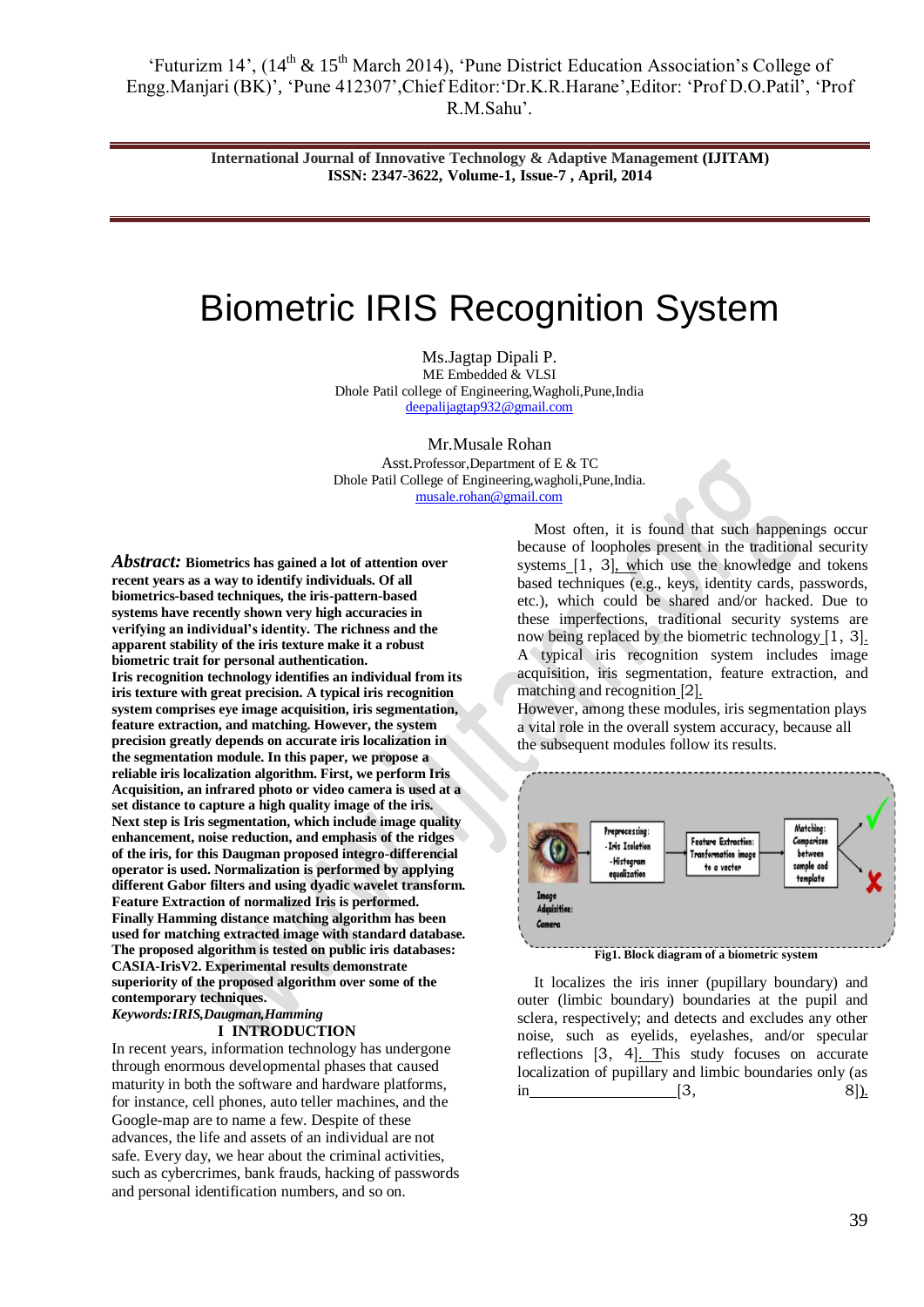**International Journal of Innovative Technology & Adaptive Management (IJITAM) ISSN: 2347-3622, Volume-1, Issue-7 , April, 2014**

Daugman localized these boundaries with a circle approximation. an Integro- differential operator (IDO) is used .Similarly, Wildes [\[5\]](../PAPER_90.doc#bookmark22) used a combination of circular Hough transform (CHT) and the gradient edgemap to localize iris. Following that, numerous researchers proposed different segmentation techniques [\[2\]](../PAPER_90.doc#bookmark20), which are based on these pioneered ideas [\[4, 5\]](../PAPER_90.doc#bookmark21). However, iris localization techniques [\[2,3,8\]](../PAPER_90.doc#bookmark20) that use CHT and/or IDO consume relatively more time compared to the methods based on the histogram and thresholding based techniques Khan et al. [\[3\]](../PAPER_90.doc#bookmark36) proposed an iterative strategy based on the histogram and eccentricity to localize pupillary boundary in a binary image, which has some flaws; for example, they first convert the eye image to a binary image and, then check eccentricity by considering the whole image as a binary object. However, in case, if an eye image contains other low intensity regions (e.g., eyebrows, eyelashes, and hair), then the resultant binary image may contain multiple objects and this method will face its outage. Similarly, Ibrahim et al. [\[8\]](../PAPER_90.doc#bookmark24) Used standard deviations of the pixels" coordinate of a binary object to localize pupil. However, they also did not propose any method to handle with multiple objects. Thus, to resolve this issue, we propose an iris localization technique that comprises an adaptive threshold, eccentricity, area, and binary object geometry. Moreover, authors in [3,8] [loc](../PAPER_90.doc#bookmark36)alized limbic boundary with a circle approximation. They used radial gradients in horizontal direction to estimate radius of the iris circle. However, to some extent, this technique is quite effective, but they fail to extract the precise center for iris circle. To estimate center coordinates, they compute y-coordinate from the absolute distances of the left and the right boundary points having maximum gradients. Next, they assign x-coordinate of the pupil circle to x-coordinate of the iris circle. Due to this assignment, the iris circle may be either pushed up or down along the *y*-axis. It may cause significant number of iris pixels to be left outside and vice versa. Thus, to resolve this problem too, we propose an effective scheme that does not even need an iris center: first, we extract radius for the circular limbic boundary using radial gradients in two secure regions. Next, we mark circular limbic boundary with its center at the pupil center. Finally, we apply active contours to regularize the pupillary and limbic boundaries. This regularization process effectively compensates for any offset in the pupil and iris' centers.

Rest of the paper is structured as follows: Section [2](../PAPER_90.doc#bookmark8)  [de](../PAPER_90.doc#bookmark8)tails different proposed iris localization method, whereas Section [3](../PAPER_90.doc#bookmark17) presents Chosen Algorithm and discussion. Experimental Results of the proposed technique are explained in Section [4.](../PAPER_90.doc#bookmark19) [Advantages and limitations explained in section 5.and](../PAPER_90.doc#bookmark19) finally, this study is concluded in Sectio[n6.](../PAPER_90.doc#bookmark38)

#### **II Proposed iris localization method**

Previous studies have shown the viability of creating match-on-token solutions by including the comparison algorithm within the token, providing an answer that deals with the matching result in this paper, these studies have been extended to analyze the viability of integrating the feature extraction block within the personal token. With this solution, simplification of the point of service terminal is achieved, and security is improved. The terminal, in the proposed architecture, should perform the following tasks.

• Image Acquisition*:* The iris is captured with an infrared camera, as previously mentioned. The cost and size of the electronics and lens required for this task are not commercially viable for insertion into the personal token [6].

• Image Segmentation*:* This preprocessing block is related to the image acquisition. The non-detection of the iris or the quality of the captured images is typical reasons for rejection of the acquired image, thus, requiring a new capture process. If this block were included in the token, many images would have to be transferred from the terminal to the token, increasing data communication and therefore the verification time.

The personal token should have the following characteristics.

- 1) It should perform the rest of the biometric processes, i.e., feature extraction, comparison, and the matching result processing.
- 2) It is highly recommended to be reconfigurable. Possible token robberies or user accidents would require changes in biometric data or internal token processes to avoid security holes.
- 3) The token should be able to build and handle a secure communication channel with the terminal.
- 4) The token should be designed as a tamper-proof device.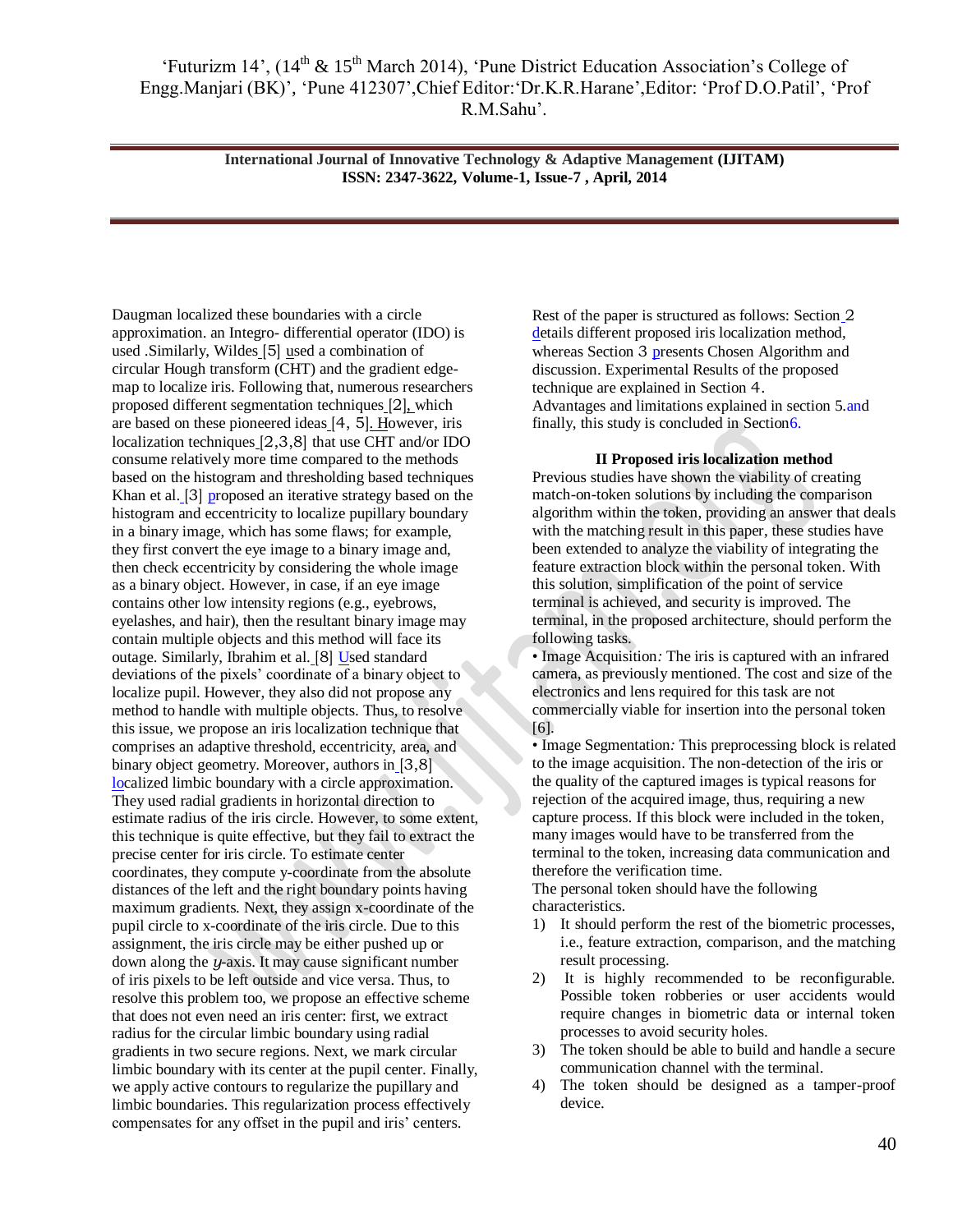'Futurizm 14',  $(14<sup>th</sup> \& 15<sup>th</sup> March 2014)$ , 'Pune District Education Association's College of Engg.Manjari (BK)', 'Pune 412307', Chief Editor: 'Dr.K.R.Harane', Editor: 'Prof D.O.Patil', 'Prof R.M.Sahu".

> **International Journal of Innovative Technology & Adaptive Management (IJITAM) ISSN: 2347-3622, Volume-1, Issue-7 , April, 2014**

- 5) As it has to be portable, the occupied electronic area should be as small as possible.
- 6) Although token size is limited, the processing time must be minimal to reduce user waiting time.
- 7) Finally, the device must be cost effective, as large quantities of these devices will be manufactured.

In order to study different implementation proposals, this section is organized as follows. First, we will center on the chosen algorithm from a signal processing viewpoint. This is followed by the different implementations developed [6].



**Fig2. Terminal and Platform functionalities**

#### **III Chosen Algorithm**

#### **Iris Segmentation**

The iris chosen segmentation algorithm is based on the Hough transform. This transformation works on the edge image, as information related to textures or colors is not considered. From all the different edge operators, the canny method is used due to the shape of the edge to be detected. In this application, the Hough transform is used considering a circular shape to detect the iris boundary within the sclera. Once the iris boundary is detected, the pupil boundary is found in a similar way. Finally, eyelid detection is carried out by using a separate Hough

transform for elliptical figures. Reflections are eliminated during the first stages of the preprocessing block through erosion and dilation operators. These reflections have to be removed as soon as possible, as they can cause erroneous decisions in the circle detection. After the iris segmentation has been finished, a quality algorithm is applied and rejects images for the following reasons [7]:

- 1) low quality images;
- 2) distance between the pupil and the iris is not higher than a percentage of the iris radius; if such distance is lower than the specified threshold, the information contained in the segmented iris is not considered to be enough to obtain a reliable feature vector;
- 3) pupil parts are not detected within the iris area.
- 4) Eccentricity between the pupil and iris circumferences is above a certain threshold.

#### **Feature Extraction**

In this paper, the feature extraction method proposed by Sanchez Avila *et al.* in was selected. Here, the iris is first normalized to a virtual circle around the pupil, which is named the iris signature [7]. Thus, the iris signature will represent the gray level values on the contour of a virtual circle, which is centered at the centroid of the pupil, with a fixed radium and considering angular increments of , being , the length of the iris signature (previously fixed); i.e.,

#### Is=IE (xc+rcosθ,yc+rsinθ)

being  $2n\pi/Ls \leq \theta \leq 2(n+1)\pi/Ls$ , neIN $\mathbb{Z}{0}$ , r a fixed radium, and (xc, yc) the centroid of the pupil.

Afterwards, a 1-D dyadic wavelet transform is applied to the iris signature. The vector resulting for each scale is concatenated in a unique vector for computation of the zero-crossing representation, which leads to the feature vector. For computation of the wavelet transformation, Mallat"s fast wavelet transform (FWT) approach has been considered.

Unfortunately, the down-sampling stage that follows each filter provides the worst performance results when compared to a zero-insertion in intermediate vectors. Therefore, the resulting vector does not have the same length as the initial vector, wherein its length is the initial length multiplied by the number of levels the transformation performs. Once the dyadic wavelet is computed, the resulting vector is simplified by using its zero-crossing representation. The zero crossing representation converts the vector into a binary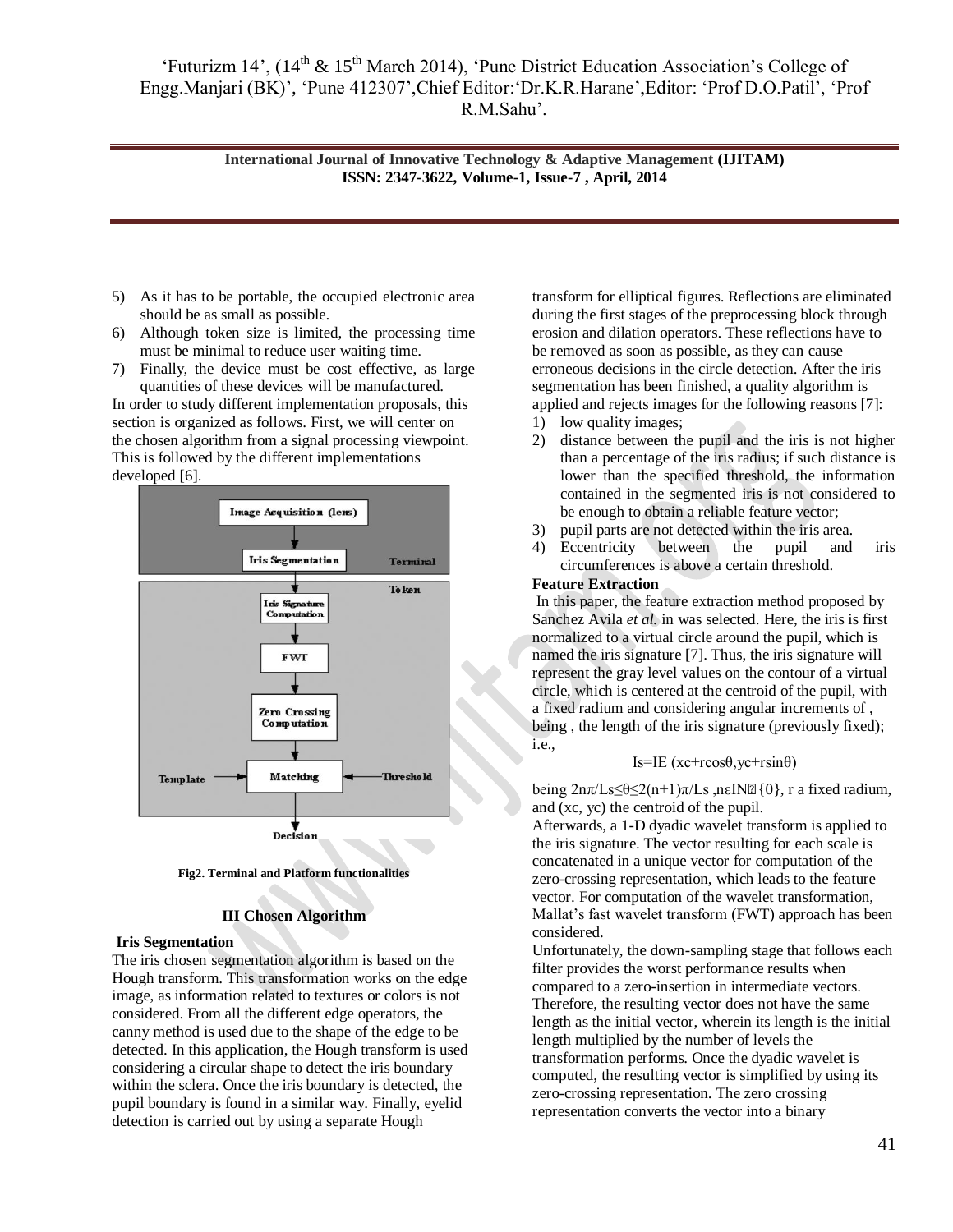**International Journal of Innovative Technology & Adaptive Management (IJITAM) ISSN: 2347-3622, Volume-1, Issue-7 , April, 2014**

representation, wherein "1" represents a positive value and "0" represents a negative value, for each vector component. The number of levels used for the wavelet transform is a critical parameter, as it greatly influences the authentication performance results. Eight levels are used in this paper, as a tradeoff among processing time, hardware area, and vector size.

#### **Matching**

As already mentioned, the Hamming distance is used for comparing vectors. This distance offers the best results for this biometric modality and the selected algorithm.



**Fig3. FWT in hierarchical structure**

#### **Fig2. Terminal and Platform functionalities**

- 5) low quality images;
- 6) distance between the pupil and the iris is not higher than a percentage of the iris radius; if such distance is lower than the specified threshold, the information contained in the segmented iris is not considered to be enough to obtain a reliable feature vector;
- 7) pupil parts are not detected within the iris area.
- 8) Eccentricity between the pupil and iris circumferences is above a certain threshold.

#### **Feature Extraction**

In this paper, the feature extraction method proposed by Sanchez Avila *et al.* in was selected. Here, the iris is first normalized to a virtual circle around the pupil, which is named the iris signature [7]. Thus, the iris signature will represent the gray level values on the contour of a virtual circle, which is centered at the centroid of the pupil, with a fixed radium and considering angular increments of , being , the length of the iris signature (previously fixed); i.e.,

Is=IE ( $xc+rcosθ$ ,  $yc+rsinθ$ )

being  $2n\pi/Ls\leq \theta \leq 2(n+1)\pi/Ls$ , neIN $\mathbb{Z}{0}$ , r a fixed radium, and (xc, yc) the centroid of the pupil.

Afterwards, a 1-D dyadic wavelet transform is applied to the iris signature. The vector resulting for each scale is concatenated in a unique vector for computation of the zero-crossing representation, which leads to the feature vector. For computation of the wavelet transformation, Mallat"s fast wavelet transform (FWT) approach has been considered.

Unfortunately, the down-sampling stage that follows each filter provides the worst performance results when compared to a zero-insertion in intermediate vectors. Therefore, the resulting vector does not have the same length as the initial vector, wherein its length is the initial length multiplied by the number of levels the transformation performs. Once the dyadic wavelet is computed, the resulting vector is simplified by using its zero-crossing representation. The zero crossing representation converts the vector into a binary representation, wherein "1" represents a positive value and "0" represents a negative value, for each vector component. The number of levels used for the wavelet transform is a critical parameter, as it greatly influences the authentication performance results. Eight levels are used in this paper, as a tradeoff among processing time, hardware area, and vector size.

#### **Matching**

As already mentioned, the Hamming distance is used for comparing vectors. This distance offers the best results for this biometric modality and the selected algorithm.



**Fig3. FWT in hierarchical structure**

#### **IV Experimental Results**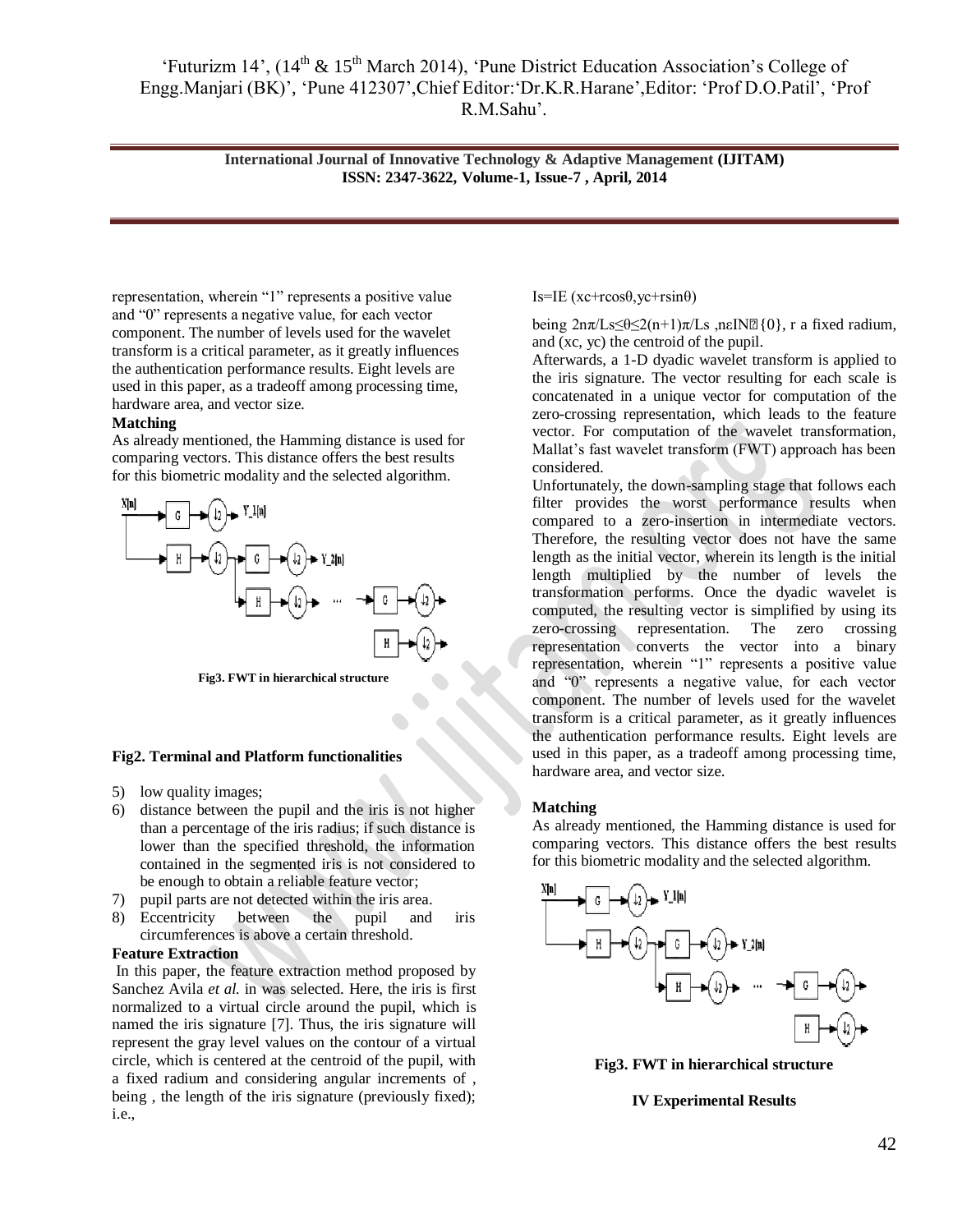'Futurizm 14',  $(14<sup>th</sup> \& 15<sup>th</sup> March 2014)$ , 'Pune District Education Association's College of Engg.Manjari (BK)', 'Pune 412307', Chief Editor: 'Dr.K.R.Harane', Editor: 'Prof D.O.Patil', 'Prof R.M.Sahu".

> **International Journal of Innovative Technology & Adaptive Management (IJITAM) ISSN: 2347-3622, Volume-1, Issue-7 , April, 2014**

We tested the proposed iris localization algorithm in MATLAB version7.1, installed on a desktop PC with 2.33 GHz CPU and 1.5 GB RAM, and a set of the public iris databases: [CA](file:///C:\Documents%20and%20Settings\admin\Desktop\SMB\Futurism_14\PAPER_90.doc%23bookmark28)SIA- IrisV2.

#### **Iris localization results**

As mentioned earlier, we tested the proposed algorithm on public iris databases. CASIA-IrisV12.which includes number of images of different people.

For user convenience Graphical User Interface is made in MATLAB. The graphical user interface is presented (displayed) on the computer screen. It is the result of processed user input and usually the primary interface for human-machine interaction.Designing the visual composition and temporal behavior of GUI is an important part of software application programming in the area of human-computer interaction. Four blocks are shown in GUI.first block is capture image. if we click on this block, camera get start for capturing the iris image. Second block is for preview and take the image. it ask the user input as 1 for capturing image. if user press 1 button, then suddenly it captures the iris image. Third block is optional block. if we doesn"t want to capture image, we want to take it from stored database, then we can take it from stored database by typing image name with.jpg extension. After click on this button it takes the demand image from stored database. Last block is for iris recognition. After click on this block all the iris recognition steps performed automatically. This includes iris segmentation, feature extraction & matching.

And at the end result will be displayed. Following fig shows the snap shot of GUI.the all four blocks we can see in image. The output image after each operation is also shown in following figure.

Fig 1 shows original image. This is resizing in required size. This image is taken from the stored database.fig 2 shows the RGB to gray convert image. Further fig 3 shows compliment of fig 2.spot and flash camera is removed. And this image is converted into the black and white format. Gray image is converted into the double precision format. And this is become suitable for mathematical operation.fig 4 shows the image without camera flash. it is the original image ready for further processing. This above explained all the process comes under the segmentation process.integro differential operator

method is used for segmentation process. Next processes are the normalization and localization. In this process center of iris is drawn. Pupil boundary and iris boundary is detected. Segmentation, feature extraction, Normalization, Localization results are given in this paper.

|                  | artiran contata da     |
|------------------|------------------------|
|                  |                        |
|                  |                        |
|                  | TREASURER              |
| ,                |                        |
|                  |                        |
|                  |                        |
|                  |                        |
| <b>Cui</b> _Iris |                        |
|                  | Capture Image          |
|                  |                        |
|                  | Preview And Take Image |
|                  |                        |
|                  | Image from Database    |
|                  |                        |

**Fig4 GUI for IRIS recognition**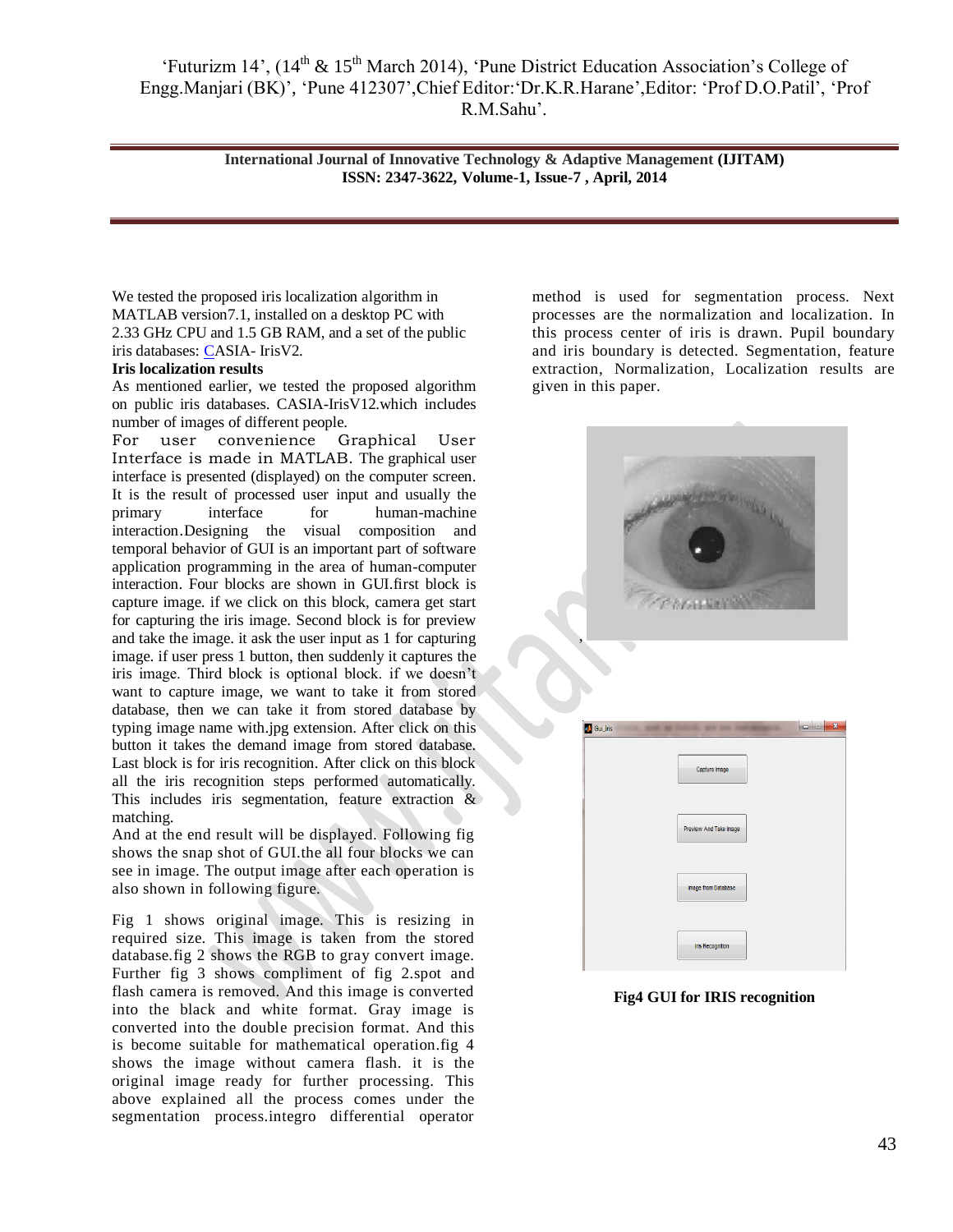'Futurizm 14', (14<sup>th</sup> & 15<sup>th</sup> March 2014), 'Pune District Education Association's College of Engg.Manjari (BK)", "Pune 412307",Chief Editor:"Dr.K.R.Harane",Editor: "Prof D.O.Patil", "Prof R.M.Sahu".

> **International Journal of Innovative Technology & Adaptive Management (IJITAM) ISSN: 2347-3622, Volume-1, Issue-7 , April, 2014**



**Fig 4.1 Original image** 



**Fig 4.2 RGB to grey image**



**Fig 4.3 Compliment image**



**Fig 4.4 black and white image**



**Fig 4.5 Center of Pupil** 



**Fig 4.6 circle of Pupil & Iris V Advantages and Disadvantages**

### **Advantages**

1) The iris is an internal organ that is largely protected by damage and wear by the cornea.